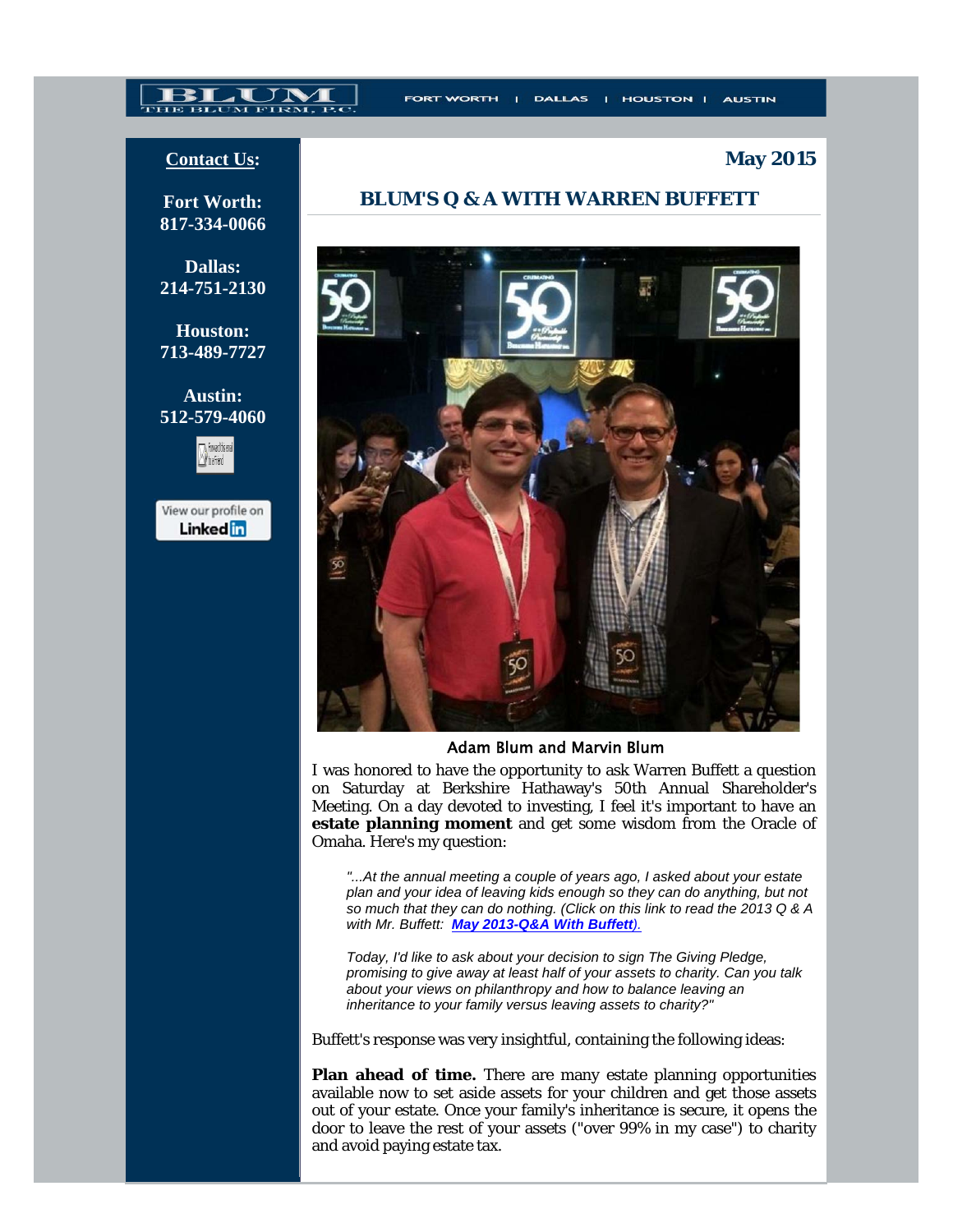**Planning is an individual thing.** Regarding planning, "everybody has to develop their own feelings about it and should follow where they go." The same applies in selecting what causes you want to support. "It's a very individual thing ... But I would say, start thinking about it."

**Know your family.** Buffett believes that "limited amounts do some real good for my children, so I'll be sure that they have that." Consider what size inheritance fits your family.

**Ask yourself, "Where does it do the most good?"** "There's no Forbes 400 in the graveyard ... when I look at a bunch of stock certificates in a safe deposit box that were put there fifty years ago or so, they have absolutely no utility to me. Zero ... So, here are these things that have no utility to me, and they have enormous utility to some people in other parts of the world. They can save lives. They can provide vaccines. They can provide education. They have all kinds of utility. So why in the world should they sit there for me or for some fourth generation of great-grandchildren or something when they can do a lot of good now?"

**Start thinking about it now.** "When I call people on The Giving Pledge, I'll get some 70-year old, and he says, 'you know, I don't wanna think about it yet.' I always tell them, 'well, are you gonna make a better decision when you're 95 with some blond on your lap?" Plan now while you are thinking clearly and can help guide your family.

If you are interested in following Buffett's advice to pre-fund your family's inheritance, we can assist you with estate freeze planning, which uses every measure possible to transfer wealth and avoid estate tax. There are ways to do this where you can retain access to your assets and control over your assets.

Once you have completed the pre-funding process, you can join Buffett in what we call the "dessert of estate planning" --charitable giving. Enjoy the sweetness of your generosity to philanthropic causes by creating a private foundation, a charitable lead trust, a charitable remainder trust, a donor-advised fund, or other charitable vehicles.

Click here to see a chart of the planning: **Estate Planning Chart**

Click here to read the Q & A transcript:**Q & A with Buffett-May 2015**

Whatever your individual situation, we would welcome the opportunity to sit down with you and discuss what plan fits your needs and goals.

#### **Sincerely,**

*Marvin Blum* The Blum Firm, P.C.

Please be aware that this email cannot receive replies. If you would like to contact us, please email us at blum@theblumfirm.com or click here on Our Team to locate contact information for a specific attorney.

This communication contains generalizations and simplifications. Prior to implementing any estate plan, you should consult with competent tax and legal counsel to assess your specific circumstances and determine whether any particular technique discussed in this communication would be appropriate for you and could be implemented in a manner designed to achieve the desired favorable outcome. This communication including any attachments is not intended to be, and should not be construed as, U.S. federal tax advice for purposes of Circular 230 and may not be used for the purpose of avoiding penalties under the Internal Revenue Code. Additionally, this communication including any attachments is for education purposes and is not intended to be used for, and should not be used for, the purpose of promoting, marketing or recommending to another party any transaction or matter addressed herein.